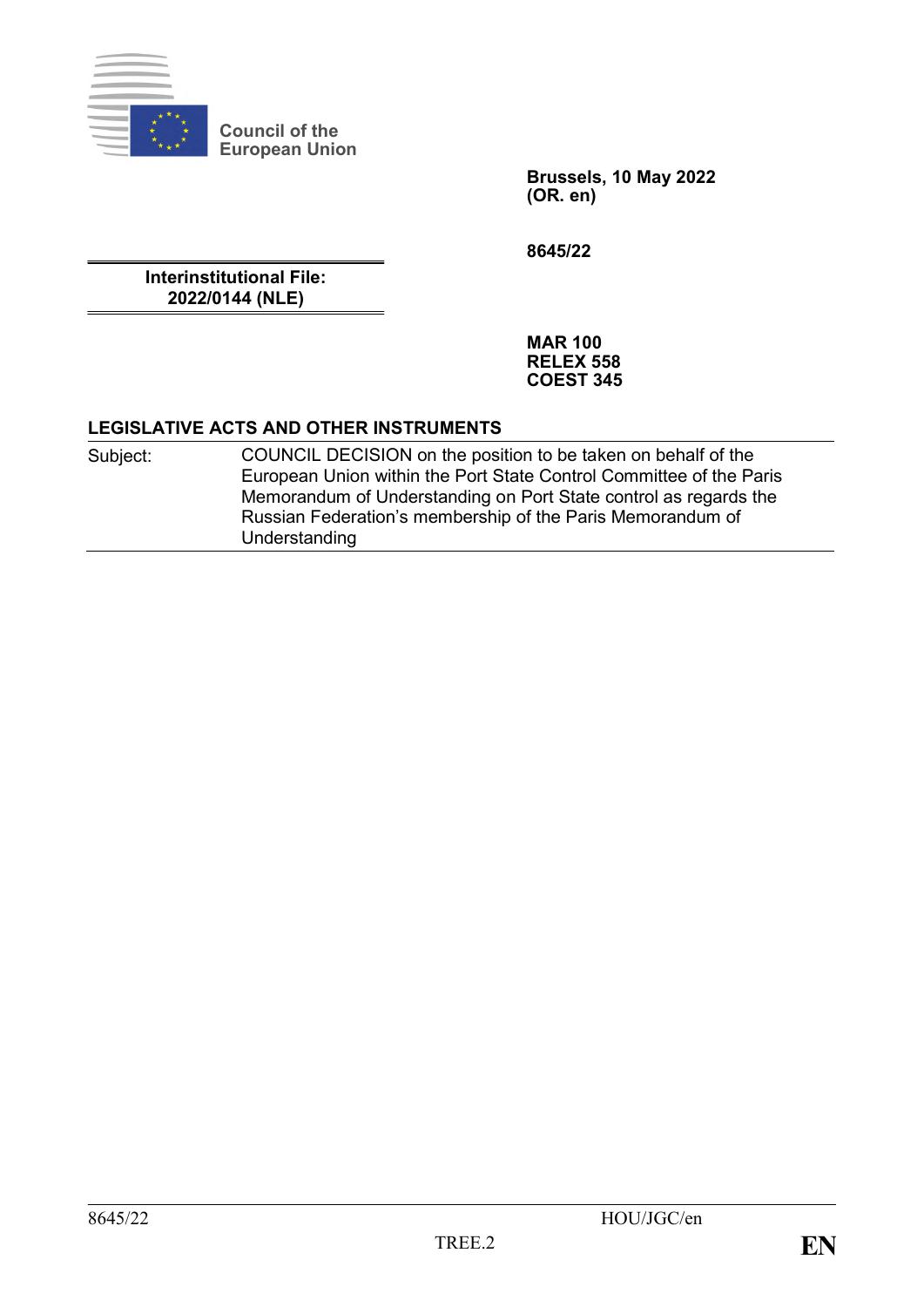### **COUNCIL DECISION (EU) 2022/…**

**of …**

**on the position to be taken on behalf of the European Union within the Port State Control Committee of the Paris Memorandum of Understanding on Port State control as regards the Russian Federation's membership of the Paris Memorandum of Understanding**

## THE COUNCIL OF THE EUROPEAN UNION,

Having regard to the Treaty on the Functioning of the European Union, and in particular Article 100(2), in conjunction with Article 218(9) thereof,

Having regard to the proposal from the European Commission,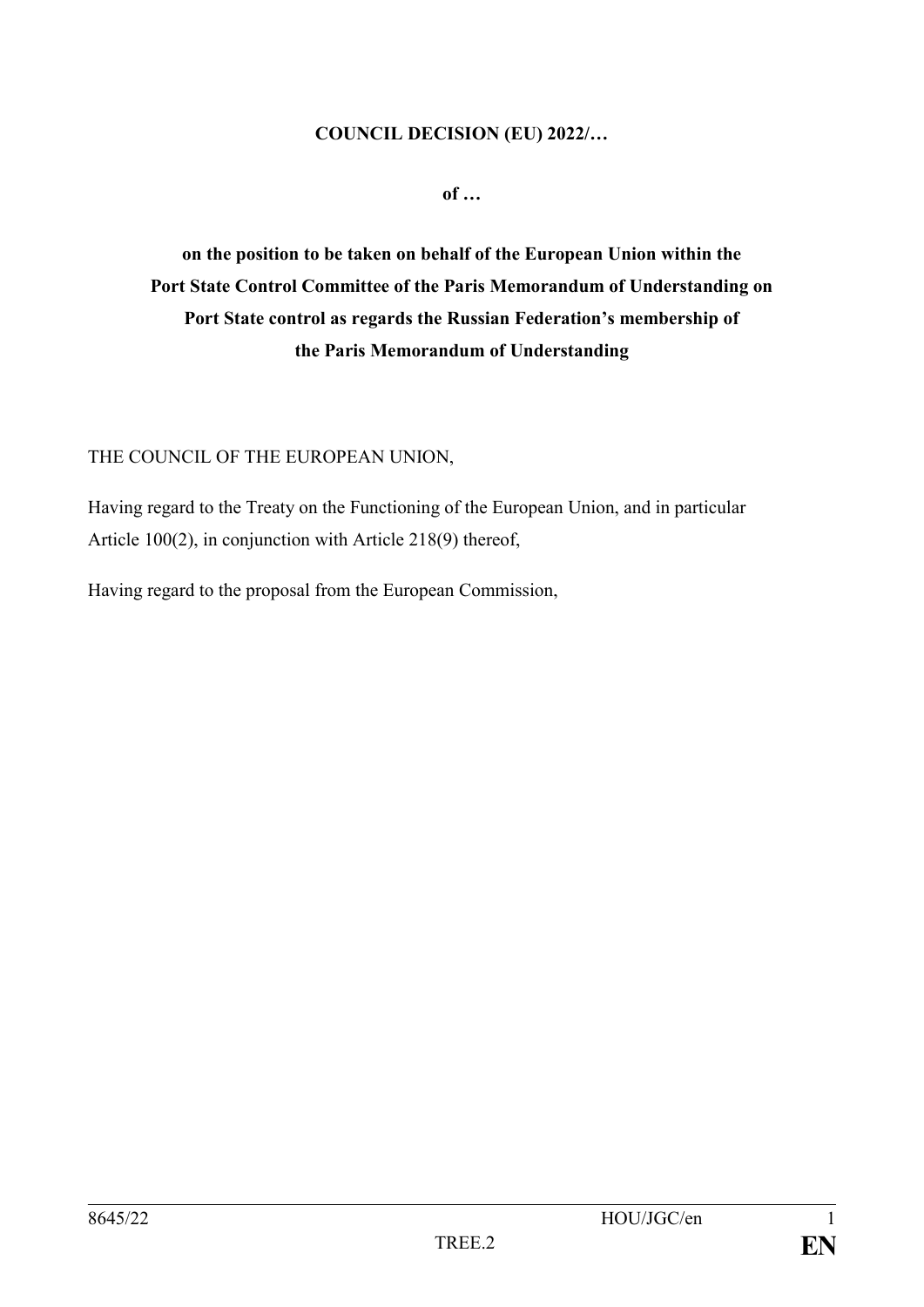# Whereas:

- (1) The Memorandum of Understanding on Port State control ('Paris MOU') was signed in Paris on 26 January 1982 and took effect on 1 July 1982. The Paris MOU has 27 maritime authorities as members, namely Belgium, Bulgaria, Canada, Croatia, Cyprus, Denmark, Estonia, Finland, France, Germany, Greece, Iceland, Ireland, Italy, Latvia, Lithuania, Malta, the Netherlands, Norway, Poland, Portugal, Romania, the Russian Federation, Slovenia, Spain, Sweden and the United Kingdom. The Union is not a member of the Paris MOU.
- (2) Directive 2009/16/EC of the European Parliament and of the Council**<sup>1</sup>** sets out the Union's legal regime on port State control, reformulating and reinforcing the previous Union legal acts in this field, in place since 1995. The Union's legal regime on port State control is based on the Paris MOU.
- (3) As regards the Member States, Directive 2009/16/EC effectively brings the procedures, tools and activities of the Paris MOU within the scope of Union law. By virtue of that Directive, certain decisions taken by the Port State Control Committee ('PSCC') established pursuant to Section 7.1 of the Paris MOU become binding on the Member States.

1

**<sup>1</sup>** Directive 2009/16/EC of the European Parliament and of the Council of 23 April 2009 on port State control (OJ L 131, 28.5.2009, p. 57).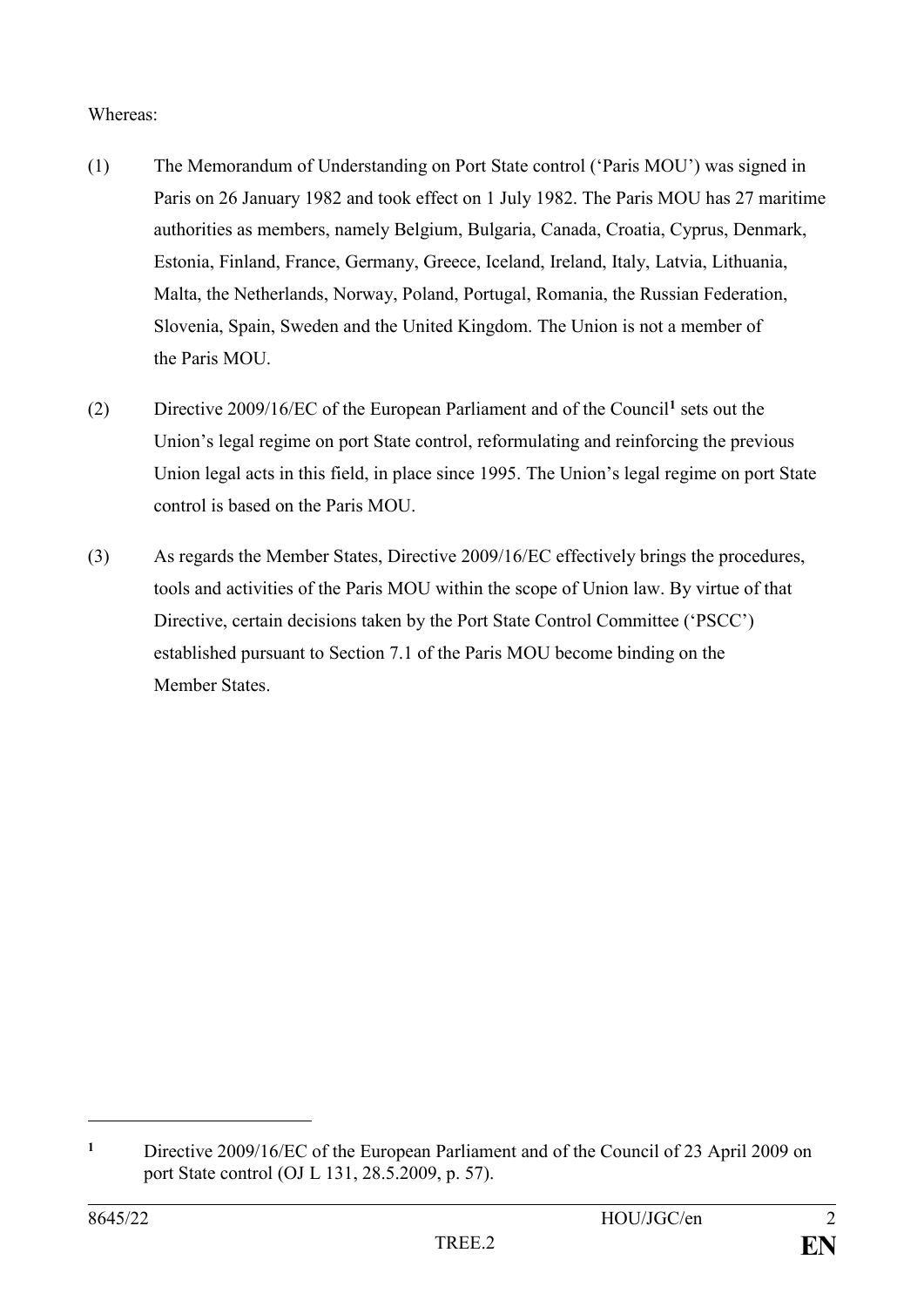- (4) In its conclusions of 24 February 2022, the European Council condemned in the strongest possible terms the Russian Federation's unprovoked and unjustified military aggression against Ukraine. In its conclusions of 24-25 March 2022, the European Council declared that the Russian Federation's war of aggression against Ukraine grossly violates international law and demanded that the Russian Federation immediately stop its military aggression in the territory of Ukraine.
- (5) In the context of the Russian Federation's military aggression against Ukraine, on 14 March 2022 the Paris MOU Secretariat received a letter from the Ukrainian Minister of Infrastructure. In that letter, the Paris MOU was requested not to unduly detain Ukraine-flagged vessels following port State control inspections, to exclude the Russian Federation from the Paris MOU and not to recognise certificates issued on behalf of the Russian Federation's Maritime Administration.
- (6) In relation to the request not to unduly detain Ukrainian vessels, on 2 March 2022 the Paris MOU issued PSCircular 101 (Guidance on repatriation of seafarers due to situation in Ukraine) which addresses this matter. PSCircular 101 informs member authorities that there is a need to apply flexibility under the current circumstances, including with respect to seafarer repatriation, the Maritime Labour Convention, 2006 certificates issued under the International Convention on Standards of Training, Certification and Watchkeeping for Seafarers, 1978 and medical certificates. If developments make it necessary, the Paris MOU can consider further adjustments to PSCircular 101. This position should be communicated to the Ukrainian authorities.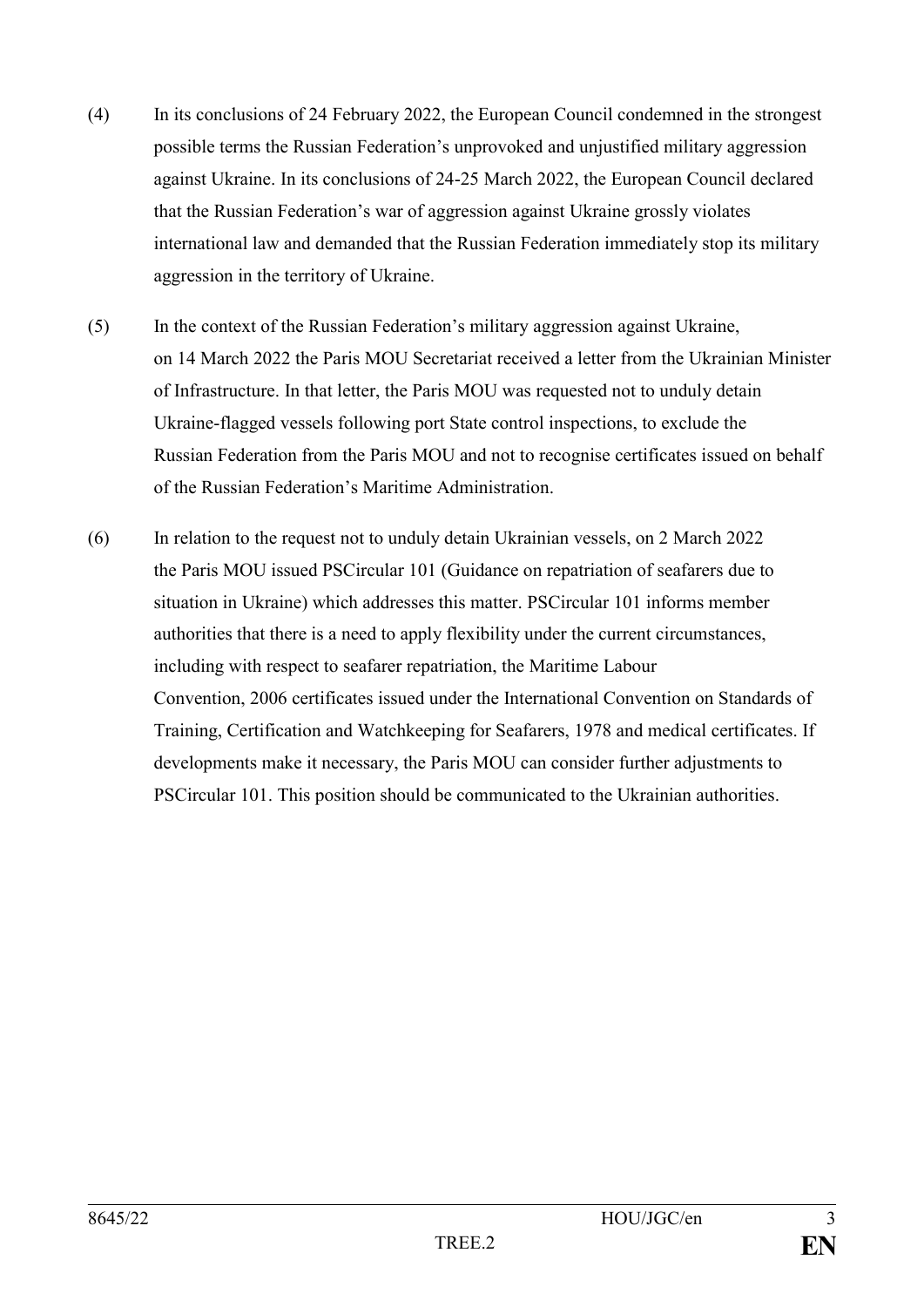- (7) In relation to the request regarding the membership of the Russian Federation of the Paris MOU, it should be noted that the Russian Federation has been excluded from access to and use of the THETIS port State control targeting tool and inspection database provided for under Article 24 of Directive 2009/16/EC. This means that the Russian Federation's participation in the work of the Paris MOU has already been severely limited and without access to that database the Russian Federation cannot effectively discharge its obligations under the Paris MOU.
- (8) Neither the Paris MOU nor any of the policy instructions contain any procedure or mechanism to remove members from the Paris MOU. Apart from exclusion from the Paris MOU, an alternative is to suspend membership until further notice. While the immediate effect of suspension would be similar to exclusion, it is less permanent. However, no provision has been included in the Paris MOU for suspension either. Suspension would allow for further consideration of the need for complete exclusion from the Paris MOU and it could be reversed if the circumstances change.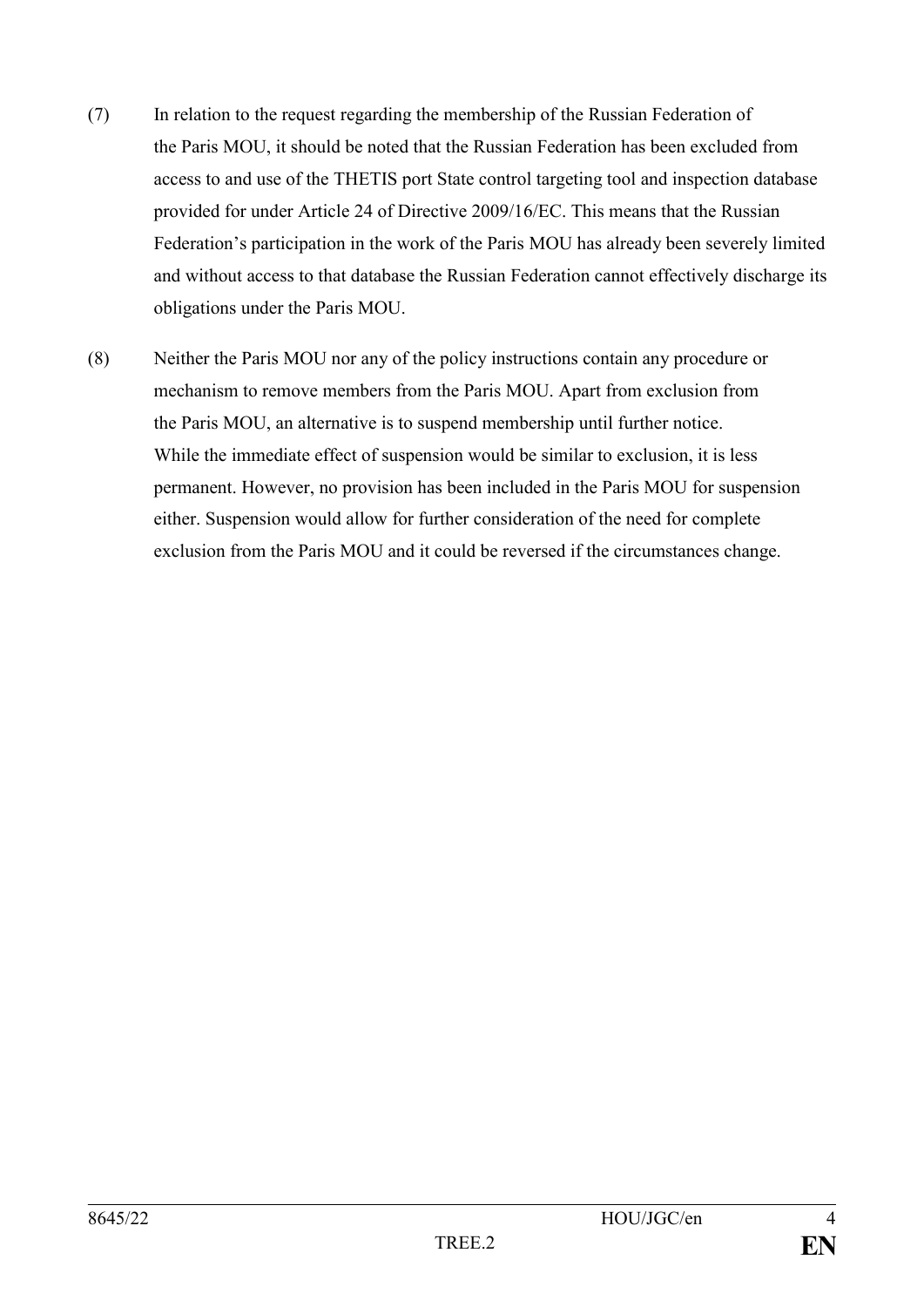- (9) The Union, as a global actor, is at the centre of efforts within the United Nations (UN) and other multilateral fora and processes to hold the Russian Federation accountable for their unprovoked and unjustified military aggression against Ukraine, to stop the military aggression in the territory of Ukraine and to ensure a return to full respect for the sovereignty, independence, and territorial integrity of Ukraine within its internationally recognised borders. The Russian Federation's unprovoked and unjustified military aggression against Ukraine is a serious violation of Article 2(4) of the UN Charter, which prohibits the threat or use of force against the territorial integrity or political independence of any State.
- (10) In light of the above, in view of the gravity of the situation and for as long as the Russian Federation does not abide by the principles of the UN Charter, nor complies with its international obligations, it is appropriate to suspend the Russian Federation's Membership of the Paris MOU in accordance with Article 62(3) of the Vienna Convention on the Law of Treaties.
- (11) Cooperation within the PSCC with other third country members of the Paris MOU, namely Canada, Iceland, Norway and the United Kingdom, is essential in reaching a decision to suspend the Russian Federation's membership of the Paris MOU.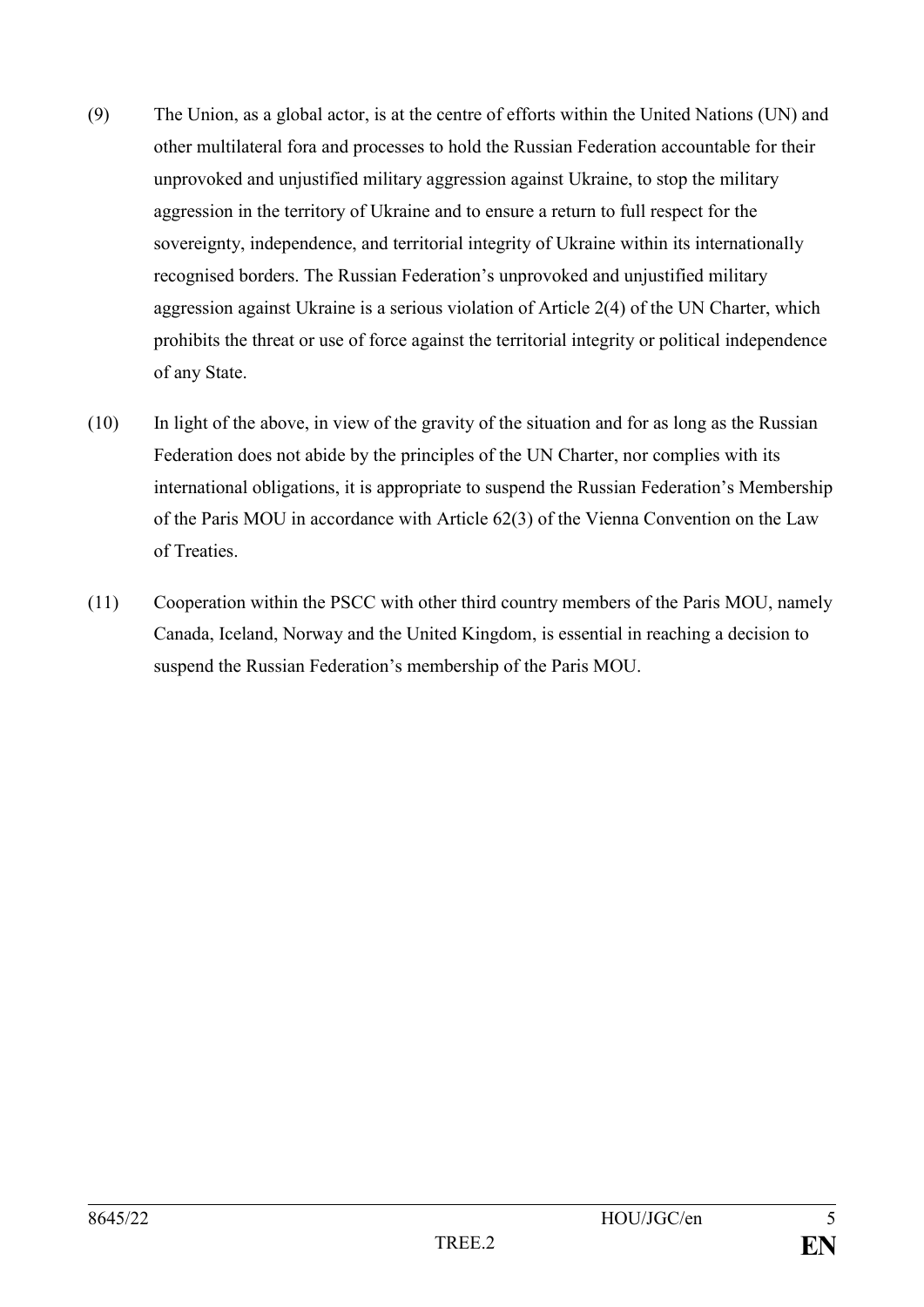- (12) In relation to the request not to recognise certificates issued by the Russian Federation's Maritime Administration, such certificates are issued in accordance with international conventions. As the Russian Federation remains a member of the International Maritime Organisation, the Paris MOU does not have competence to derecognise such certificates. This position should be communicated to the Ukrainian authorities.
- (13) It is appropriate to establish the position to be taken on the Union's behalf within the PSCC as regards the Russian Federation's membership of the Paris MOU as the decisions could affect Union law, namely Directive 2009/16/EC.
- (14) The Union's position should be expressed by the Member States of the Union that are members of the Paris MOU, acting jointly in the interest of the Union,

HAS ADOPTED THIS DECISION: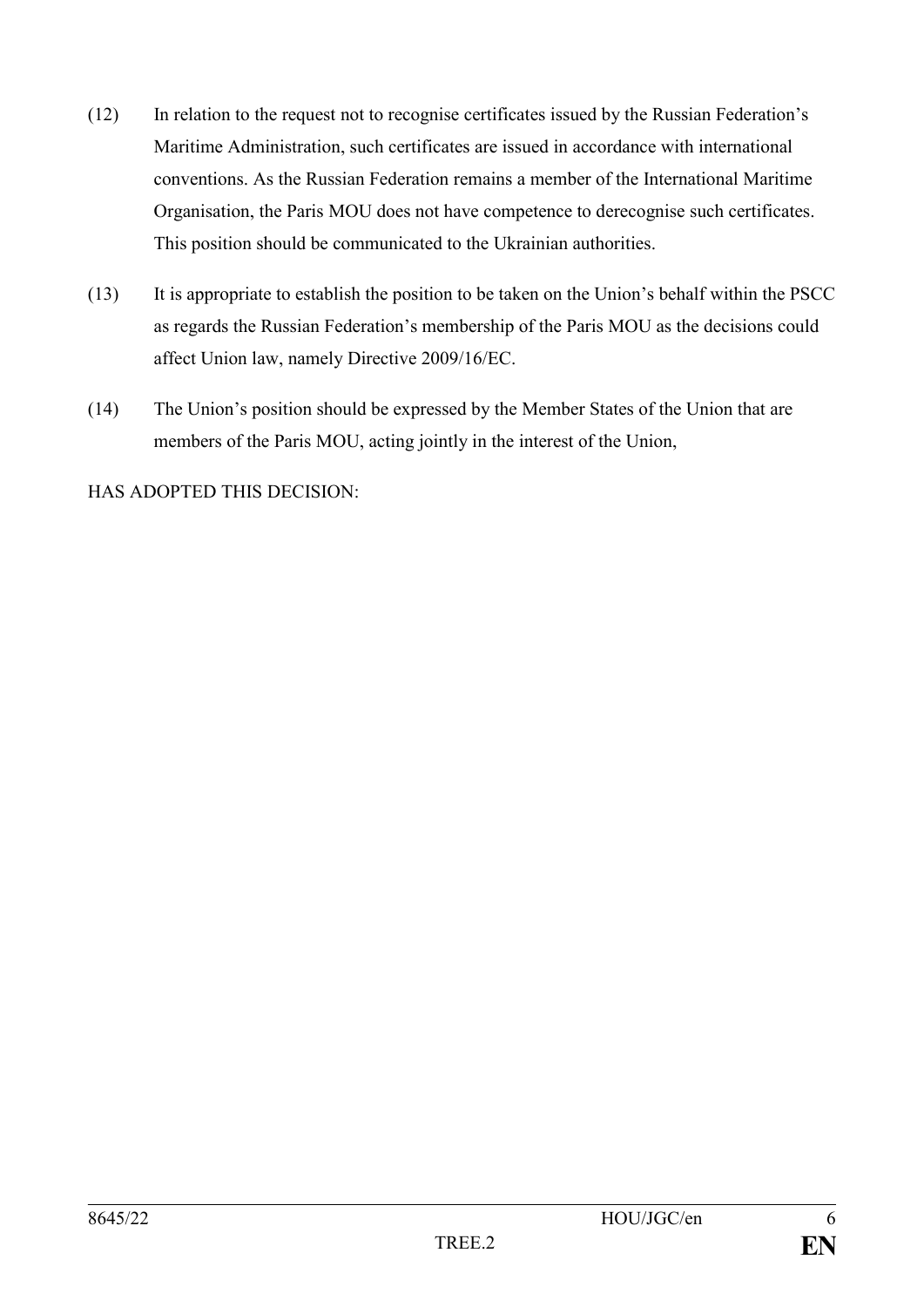### *Article 1*

The position to be taken on the Union's behalf within the Port State Control Committee ('PSCC') of the Paris Memorandum of Understanding on Port State Control ('Paris MOU') as regards the Russian Federation's membership of the Paris MOU shall be the following:

- (a) to agree with the approach set out in paragraph 5 of PSCC document PSCC55/11.1 regarding the detention of Ukrainian flagged vessels in Paris MOU ports;
- (b) to actively support the suspension of the Russian Federation from the Paris MOU;
- (c) to strive to reach consensus between Paris MOU members other than the Russian Federation on the suspension of the Russian Federation from the Paris MOU until further notice;
- (d) to agree with the approach set out in paragraph 7 of PSCC document PSCC55/11.1 regarding the derecognition of statutory certificates issued by the Russian Federation.